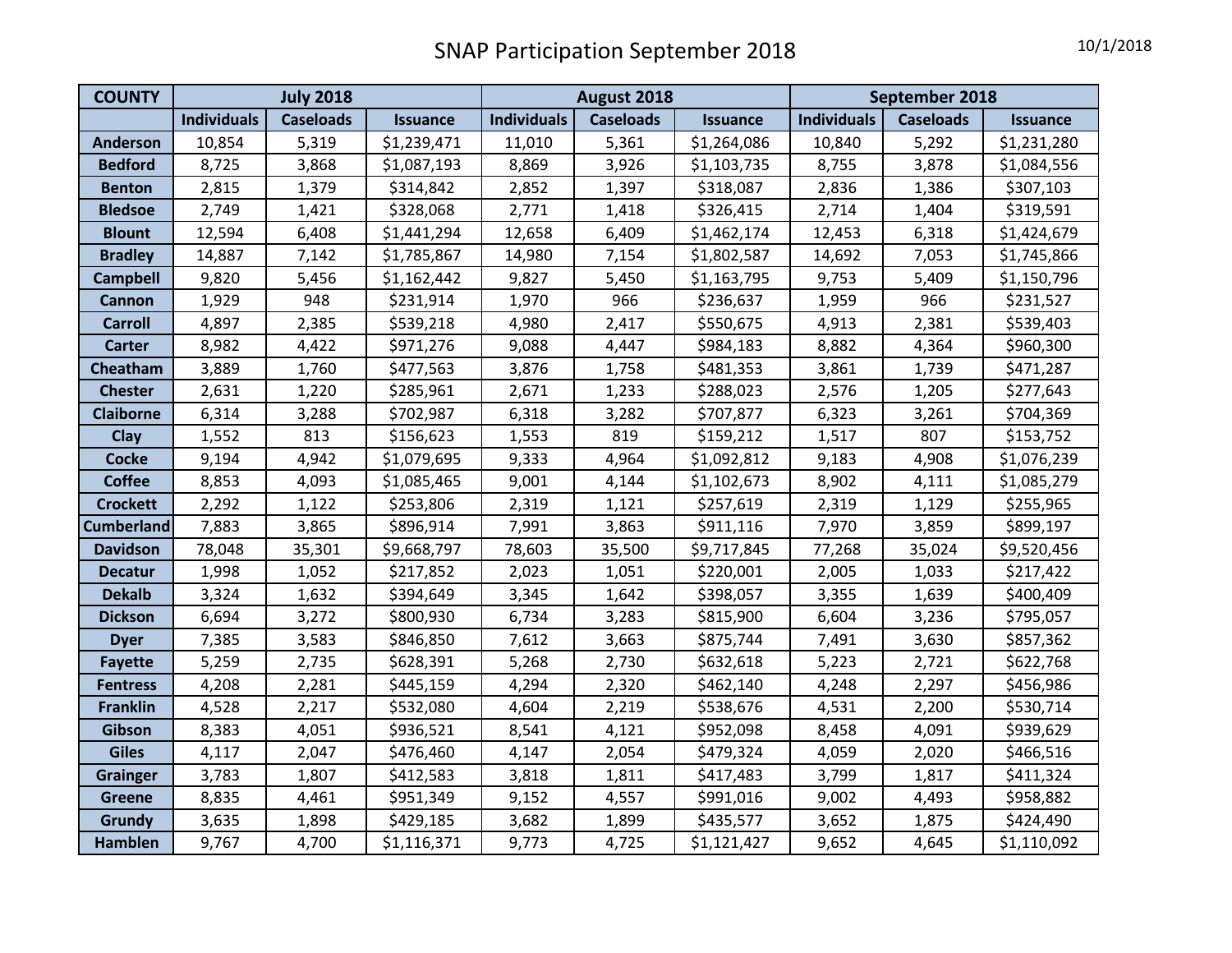|                   | <b>July 2018</b>   |                  |                 | August 2018        |                  |                 | September 2018     |                  |                 |
|-------------------|--------------------|------------------|-----------------|--------------------|------------------|-----------------|--------------------|------------------|-----------------|
| <b>COUNTY</b>     | <b>Individuals</b> | <b>Caseloads</b> | <b>Issuance</b> | <b>Individuals</b> | <b>Caseloads</b> | <b>Issuance</b> | <b>Individuals</b> | <b>Caseloads</b> | <b>Issuance</b> |
| <b>Hamilton</b>   | 45,661             | 22,729           | \$5,678,860     | 46,104             | 22,902           | \$5,745,507     | 45,600             | 22,649           | \$5,661,500     |
| <b>Hancock</b>    | 2,312              | 1,244            | \$260,984       | 2,354              | 1,259            | \$268,386       | 2,337              | 1,252            | \$263,859       |
| <b>Hardeman</b>   | 4,941              | 2,597            | \$568,852       | 4,908              | 2,605            | \$559,496       | 4,857              | 2,567            | \$553,755       |
| <b>Hardin</b>     | 4,921              | 2,569            | \$546,966       | 4,937              | 2,571            | \$555,357       | 4,936              | 2,563            | \$557,913       |
| <b>Hawkins</b>    | 9,513              | 4,625            | \$1,057,035     | 9,502              | 4,637            | \$1,057,562     | 9,439              | 4,617            | \$1,043,703     |
| Haywood           | 4,444              | 2,403            | \$518,474       | 4,546              | 2,437            | \$526,379       | 4,455              | 2,407            | \$517,071       |
| <b>Henderson</b>  | 5,041              | 2,524            | \$566,317       | 5,087              | 2,526            | \$573,080       | 5,036              | 2,515            | \$559,387       |
| <b>Henry</b>      | 5,737              | 2,817            | \$667,387       | 5,781              | 2,837            | \$677,454       | 5,541              | 2,730            | \$636,554       |
| <b>Hickman</b>    | 3,873              | 1,851            | \$448,541       | 3,940              | 1,857            | \$459,126       | 3,855              | 1,820            | \$444,521       |
| <b>Houston</b>    | 1,294              | 605              | \$145,945       | 1,289              | 599              | \$143,753       | 1,282              | 603              | \$141,292       |
| <b>Humphreys</b>  | 2,538              | 1,189            | \$291,801       | 2,611              | 1,220            | \$305,857       | 2,560              | 1,202            | \$296,322       |
| <b>Jackson</b>    | 2,058              | 1,095            | \$230,322       | 2,052              | 1,085            | \$228,518       | 2,038              | 1,087            | \$227,696       |
| <b>Jefferson</b>  | 7,201              | 3,490            | \$796,313       | 7,259              | 3,504            | \$797,316       | 7,160              | 3,472            | \$785,845       |
| Johnson           | 3,333              | 1,809            | \$357,318       | 3,410              | 1,823            | \$363,257       | 3,345              | 1,790            | \$351,159       |
| <b>Knox</b>       | 47,866             | 23,992           | \$5,668,694     | 48,479             | 24,216           | \$5,754,963     | 47,741             | 23,958           | \$5,631,539     |
| Lake              | 1,859              | 1,038            | \$217,440       | 1,898              | 1,060            | \$223,284       | 1,902              | 1,056            | \$225,555       |
| Lauderdale        | 5,844              | 2,990            | \$699,218       | 5,989              | 3,042            | \$724,511       | 5,970              | 3,037            | \$719,061       |
| <b>Lawrence</b>   | 6,208              | 2,944            | \$684,725       | 6,208              | 2,968            | \$689,481       | 6,162              | 2,938            | \$679,285       |
| <b>Lewis</b>      | 1,865              | 980              | \$212,365       | 1,929              | 988              | \$214,585       | 1,851              | 965              | \$201,846       |
| Lincoln           | 4,843              | 2,263            | \$551,703       | 4,969              | 2,307            | \$580,345       | 4,845              | 2,256            | \$554,490       |
| Loudon            | 4,650              | 2,197            | \$530,152       | 4,687              | 2,215            | \$540,166       | 4,605              | 2,183            | \$525,360       |
| <b>Macon</b>      | 4,751              | 2,173            | \$550,178       | 4,854              | 2,209            | \$569,568       | 4,655              | 2,150            | \$535,695       |
| <b>Madison</b>    | 16,105             | 7,874            | \$1,908,206     | 16,397             | 7,965            | \$1,953,340     | 16,116             | 7,867            | \$1,897,750     |
| <b>Marion</b>     | 4,875              | 2,406            | \$582,311       | 5,064              | 2,453            | \$607,400       | 5,025              | 2,441            | \$596,723       |
| <b>Marshall</b>   | 4,012              | 1,846            | \$452,574       | 4,082              | 1,874            | \$470,291       | 3,960              | 1,827            | \$454,887       |
| <b>Maury</b>      | 9,954              | 4,711            | \$1,189,845     | 10,057             | 4,759            | \$1,210,864     | 9,952              | 4,717            | \$1,185,125     |
| <b>Meigs</b>      | 2,265              | 1,103            | \$270,890       | 2,302              | 1,107            | \$276,521       | 2,205              | 1,074            | \$258,867       |
| <b>Monroe</b>     | 7,481              | 3,617            | \$828,349       | 7,532              | 3,629            | \$841,159       | 7,375              | 3,570            | \$812,111       |
| <b>Montgomery</b> | 22,469             | 9,770            | \$2,748,577     | 22,831             | 9,900            | \$2,795,196     | 22,724             | 9,849            | \$2,758,603     |
| <b>Moore</b>      | 504                | 224              | \$52,637        | 522                | 233              | \$58,815        | 520                | 237              | \$57,593        |
| <b>Morgan</b>     | 3,667              | 1,784            | \$395,094       | 3,648              | 1,795            | \$399,589       | 3,596              | 1,776            | \$390,045       |
| <b>McMinn</b>     | 8,345              | 4,003            | \$992,575       | 8,414              | 4,015            | \$998,628       | 8,423              | 3,989            | \$988,684       |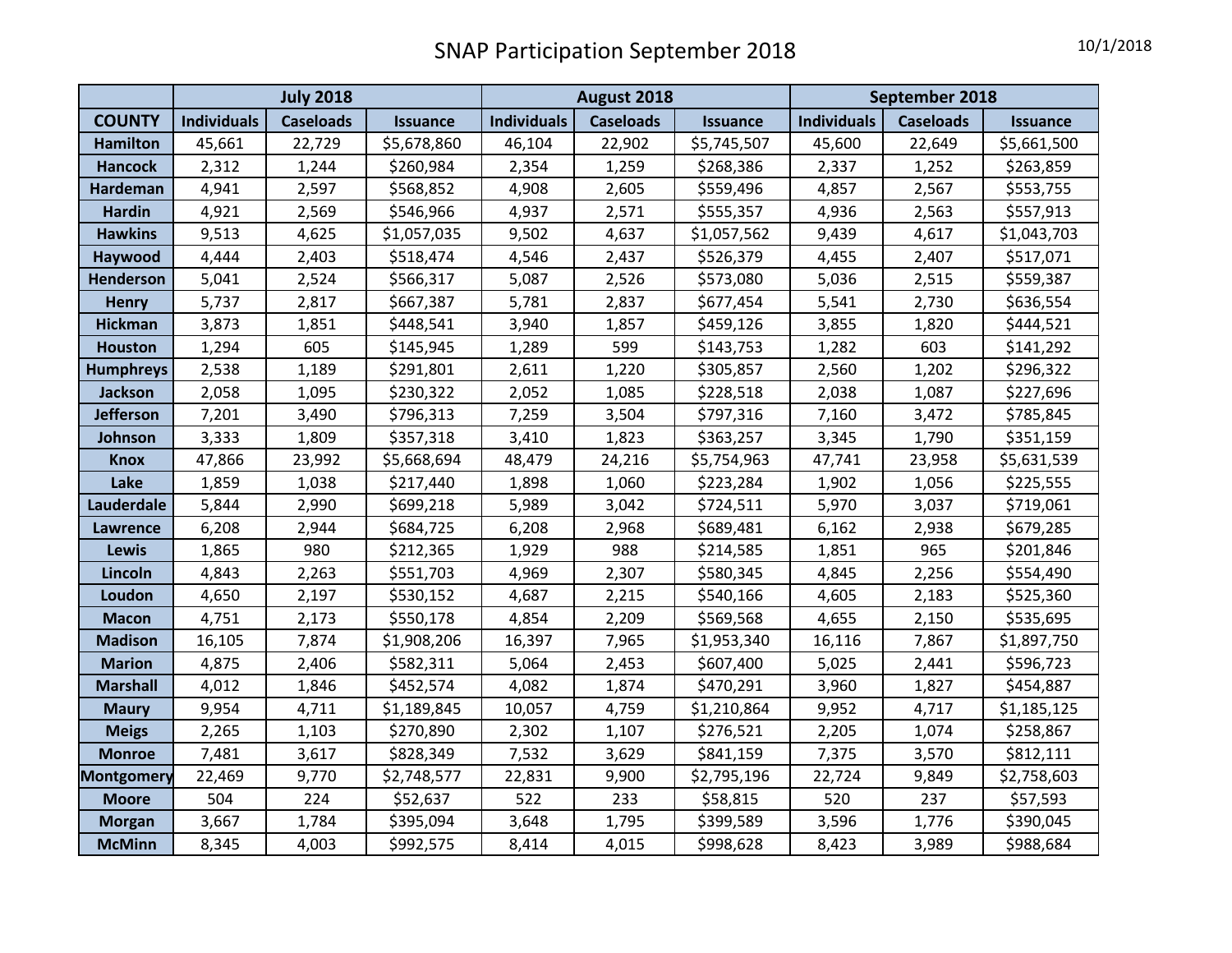| <b>COUNTY</b>     | <b>July 2018</b>   |                  |                 | August 2018        |                  |                 | September 2018     |                  |                 |
|-------------------|--------------------|------------------|-----------------|--------------------|------------------|-----------------|--------------------|------------------|-----------------|
|                   | <b>Individuals</b> | <b>Caseloads</b> | <b>Issuance</b> | <b>Individuals</b> | <b>Caseloads</b> | <b>Issuance</b> | <b>Individuals</b> | <b>Caseloads</b> | <b>Issuance</b> |
| <b>McNairy</b>    | 4,846              | 2,552            | \$546,977       | 4,867              | 2,583            | \$547,730       | 4,808              | 2,567            | \$539,338       |
| <b>Obion</b>      | 5,466              | 2,749            | \$617,704       | 5,570              | 2,777            | \$626,338       | 5,553              | 2,759            | \$617,790       |
| <b>Overton</b>    | 3,227              | 1,654            | \$340,843       | 3,298              | 1,676            | \$353,808       | 3,224              | 1,645            | \$343,361       |
| <b>Perry</b>      | 1,426              | 712              | \$168,287       | 1,435              | 715              | \$170,095       | 1,458              | 718              | \$171,308       |
| <b>Pickett</b>    | 790                | 417              | \$82,279        | 768                | 409              | \$78,057        | 773                | 410              | \$78,141        |
| <b>Polk</b>       | 2,585              | 1,231            | \$289,573       | 2,602              | 1,234            | \$289,790       | 2,658              | 1,247            | \$296,864       |
| Putnam            | 10,196             | 4,991            | \$1,193,769     | 10,360             | 5,072            | \$1,208,276     | 10,285             | 5,039            | \$1,190,965     |
| Rhea              | 6,252              | 3,011            | \$742,920       | 6,355              | 3,044            | \$757,690       | 6,342              | 3,044            | \$752,495       |
| Roane             | 7,336              | 3,578            | \$834,705       | 7,368              | 3,606            | \$838,345       | 7,355              | 3,574            | \$835,363       |
| Robertson         | 7,896              | 3,644            | \$982,108       | 8,027              | 3,677            | \$1,001,492     | 7,945              | 3,648            | \$991,456       |
| <b>Rutherford</b> | 26,193             | 11,266           | \$3,220,571     | 26,581             | 11,445           | \$3,288,333     | 26,173             | 11,291           | \$3,220,106     |
| <b>Scott</b>      | 6,122              | 3,124            | \$686,645       | 6,157              | 3,141            | \$696,056       | 6,138              | 3,147            | \$693,219       |
| Sequatchie        | 2,836              | 1,401            | \$335,790       | 2,877              | 1,412            | \$341,135       | 2,902              | 1,412            | \$342,353       |
| <b>Sevier</b>     | 10,064             | 4,680            | \$1,093,358     | 10,134             | 4,674            | \$1,096,980     | 10,023             | 4,647            | \$1,074,591     |
| <b>Shelby</b>     | 197,217            | 90,248           | \$25,953,736    | 200,251            | 91,579           | \$26,062,626    | 197,002            | 90,055           | \$25,424,554    |
| <b>Smith</b>      | 2,555              | 1,210            | \$300,244       | 2,620              | 1,238            | \$307,281       | 2,600              | 1,237            | \$299,332       |
| <b>Stewart</b>    | 1,875              | 836              | \$201,964       | 1,915              | 838              | \$210,324       | 1,820              | 817              | \$195,456       |
| <b>Sullivan</b>   | 22,494             | 11,136           | \$2,533,111     | 22,692             | 11,221           | \$2,558,699     | 22,414             | 11,078           | \$2,519,062     |
| <b>Sumner</b>     | 15,094             | 6,818            | \$1,832,262     | 15,442             | 6,941            | \$1,875,045     | 15,193             | 6,854            | \$1,833,754     |
| <b>Tipton</b>     | 9,103              | 4,284            | \$1,088,158     | 8,988              | 4,220            | \$1,081,307     | 8,993              | 4,222            | \$1,077,637     |
| <b>Trousdale</b>  | 1,262              | 643              | \$153,815       | 1,311              | 663              | \$160,125       | 1,271              | 649              | \$153,891       |
| <b>Unicoi</b>     | 2,959              | 1,514            | \$318,293       | 2,974              | 1,499            | \$317,553       | 2,865              | 1,466            | \$304,361       |
| <b>Union</b>      | 3,889              | 1,782            | \$434,845       | 3,878              | 1,774            | \$431,760       | 3,910              | 1,778            | \$432,085       |
| <b>Van Buren</b>  | 922                | 461              | \$97,457        | 980                | 481              | \$104,255       | 983                | 483              | \$104,217       |
| Warren            | 7,255              | 3,437            | \$851,504       | 7,303              | 3,462            | \$852,512       | 7,324              | 3,470            | \$851,703       |
| Washington        | 15,203             | 7,867            | \$1,761,734     | 15,267             | 7,907            | \$1,762,198     | 15,091             | 7,820            | \$1,731,768     |
| <b>Wayne</b>      | 2,327              | 1,224            | \$265,742       | 2,325              | 1,210            | \$263,669       | 2,315              | 1,208            | \$260,525       |
| <b>Weakley</b>    | 5,101              | 2,618            | \$569,037       | 5,179              | 2,626            | \$576,849       | 5,050              | 2,598            | \$561,157       |
| White             | 4,335              | 2,085            | \$483,456       | 4,426              | 2,112            | \$495,447       | 4,425              | 2,112            | \$491,658       |
| <b>Williamson</b> | 4,242              | 1,927            | \$495,114       | 4,257              | 1,947            | \$499,064       | 4,245              | 1,937            | \$491,299       |
| Wilson            | 9,336              | 4,461            | \$1,171,740     | 9,587              | 4,530            | \$1,198,488     | 9,518              | 4,504            | \$1,189,876     |